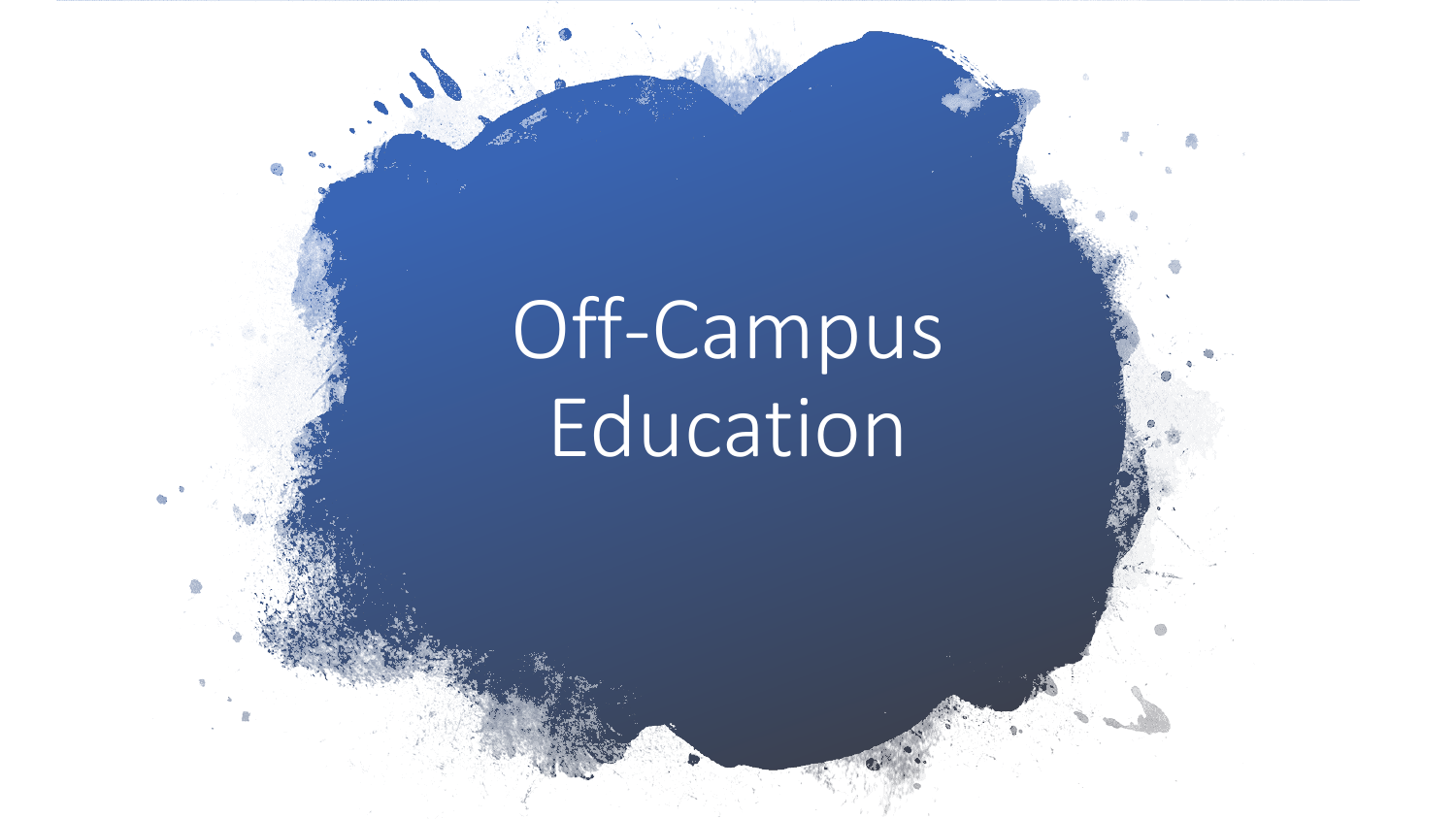### Green Certificate

- **The Green Certificate Program allows grades 10-12 students to earn up to 16 high school credits.**
- **Possible specializations:**
- Beekeeper production
- Cow calf breed production
- Dairy production
- Equine production
- Feedlot beef production
- Field crop production
- Greenhouse production
- Irrigated field crop production
- Poultry production rkey.
- Sheep production
- Swine production.

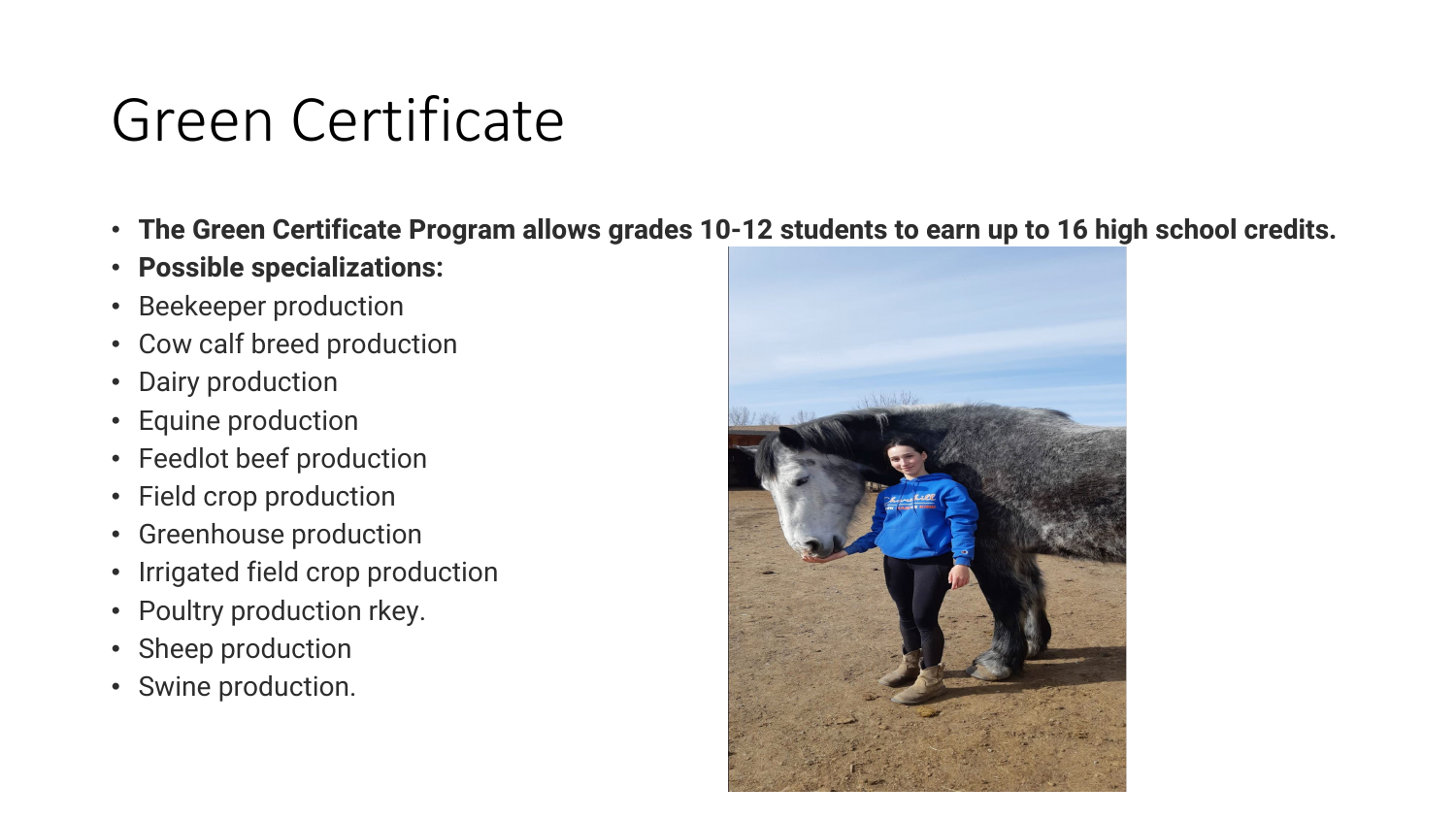### Work Experience

- Up to 15 credits towards a high school diploma
- Apply classroom learning-classroom ("Never thought I would have to use fractions again…")
- Learn outside the classroom
- Develop life-long professional work skills
- Career exploration
- Parent contact
- Build resume
- Job shadow: Family Day week-24 students on job shadow, 19 offered RAP positions. The other 5 found the trade different than anticipated.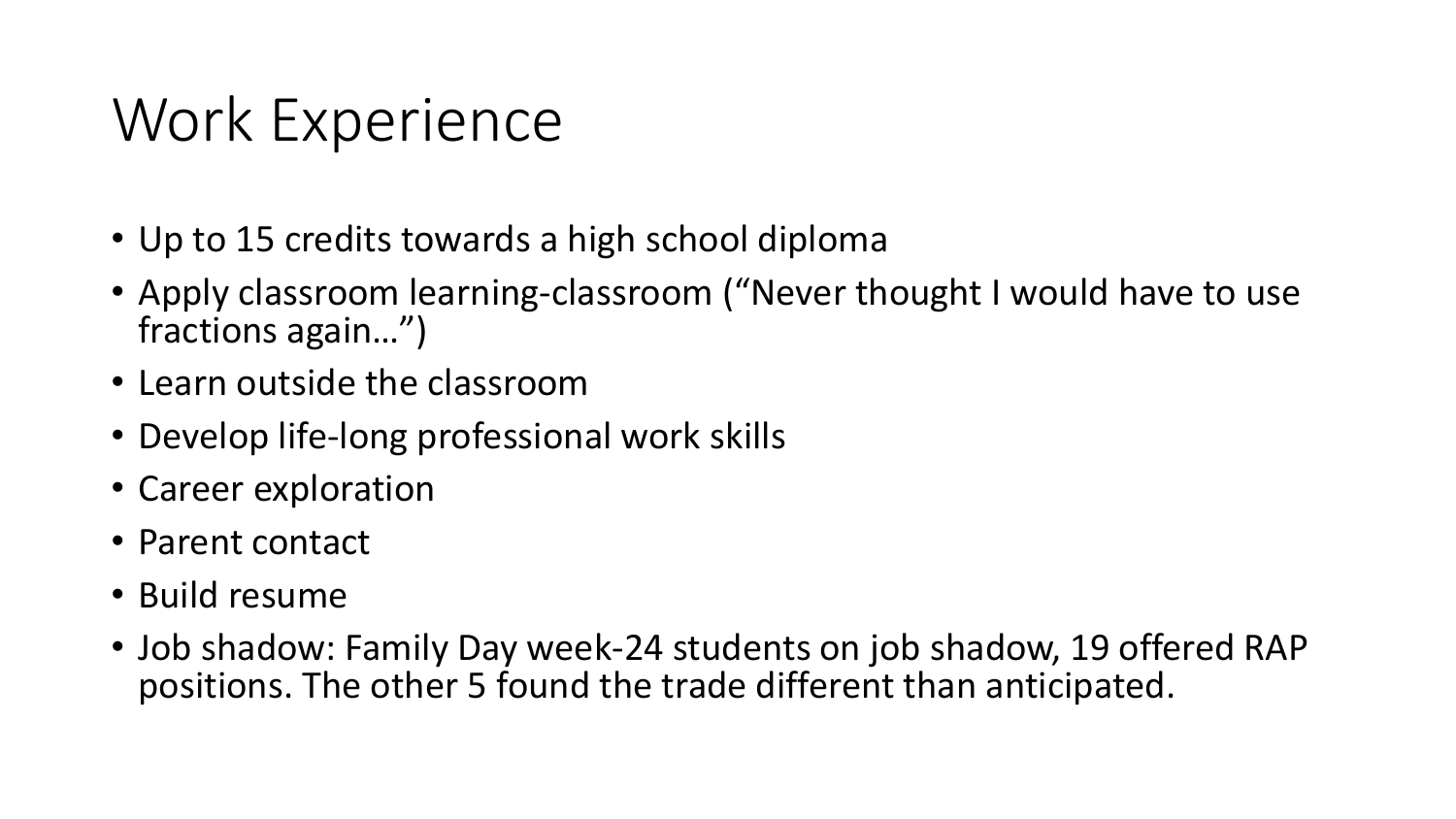### The Registered Apprenticeship Program

- 1.Get a head start on a trade. Most trades are 4 years in length and 1500 hours of work each year. All of the hours the students work in high school go towards that first year and beyond.
- 2.Earn significant high school credits and earn while they learn-up to 40 credits
- 3.Build skill set and their resumes. Even if they do not pursue the trade after high school, they develop a skill set of critical thinking, learning<br>to work safely, following multiple instructions, developing a strong work ethic etc. that employers are looking for.
- 4.It's an opportunity to dovetail career paths and education types: for example, become an electrician (college) and an electrical engineer (university). What an excellent way of combining the practical and theoretical ways of learning.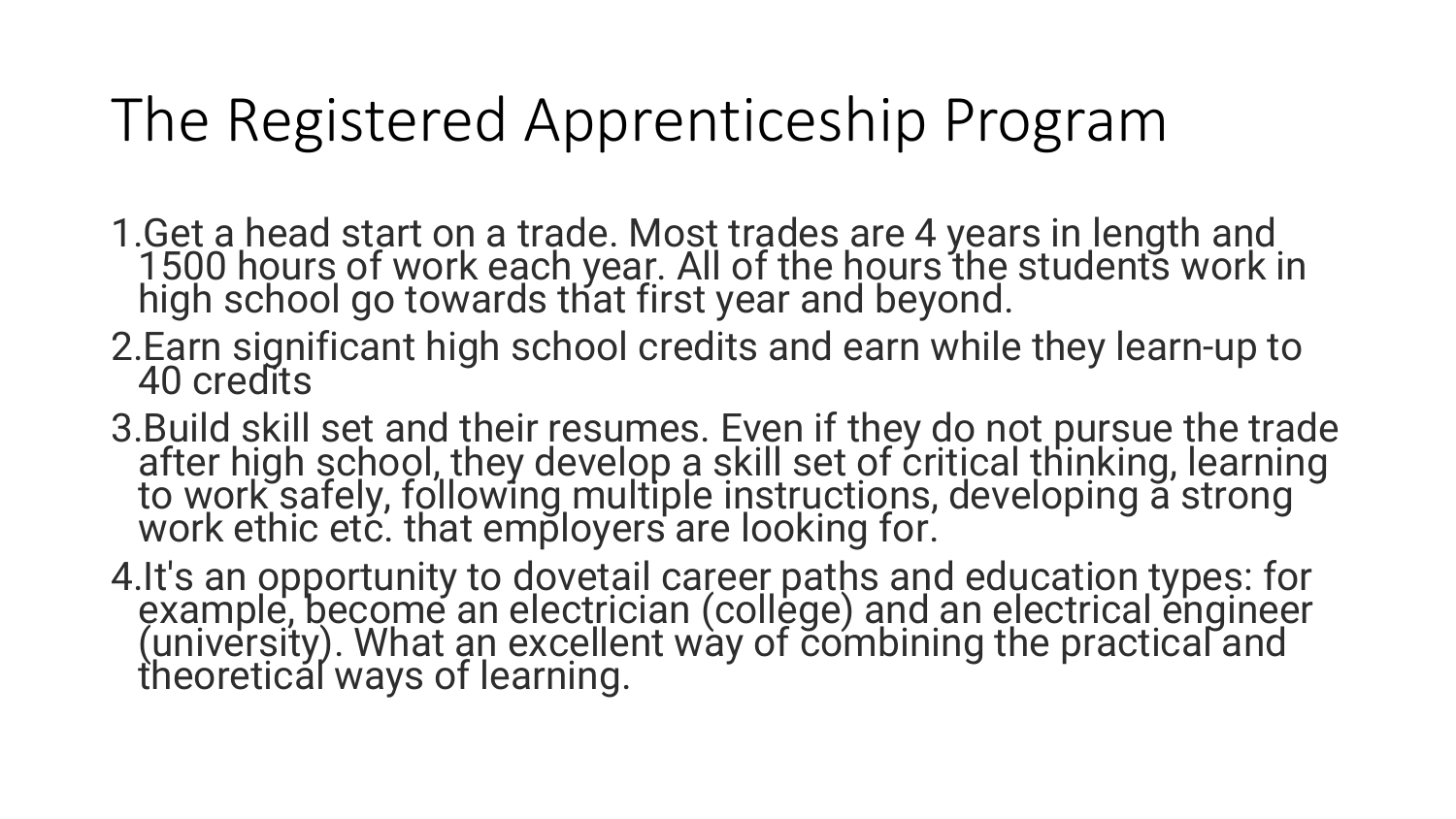### Colten Ensign: Wayne's Metal Works

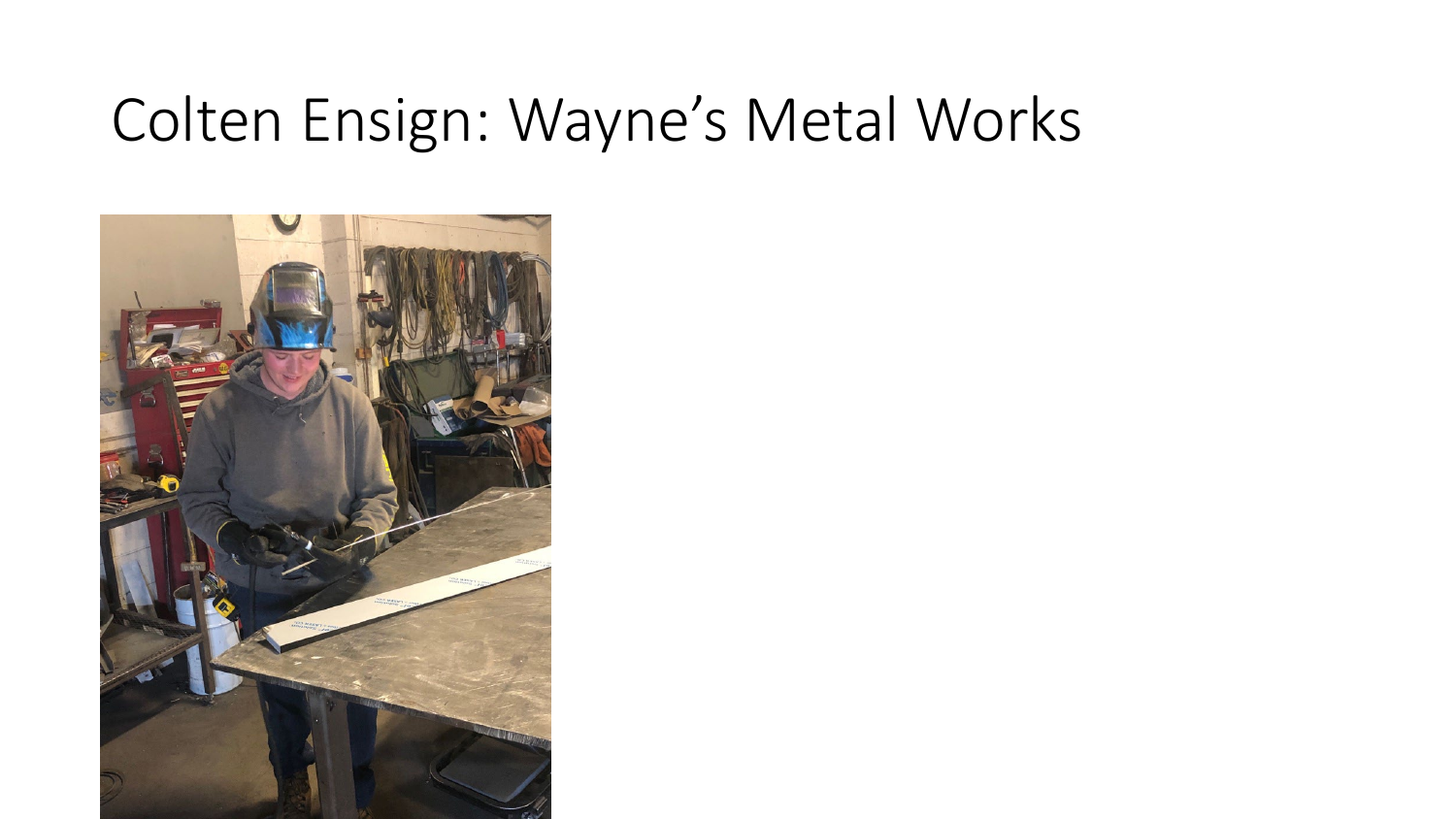#### Trades' Tours: Southland Trailers, Southland International, Lethbridge Iron Works, HaulAll etc.

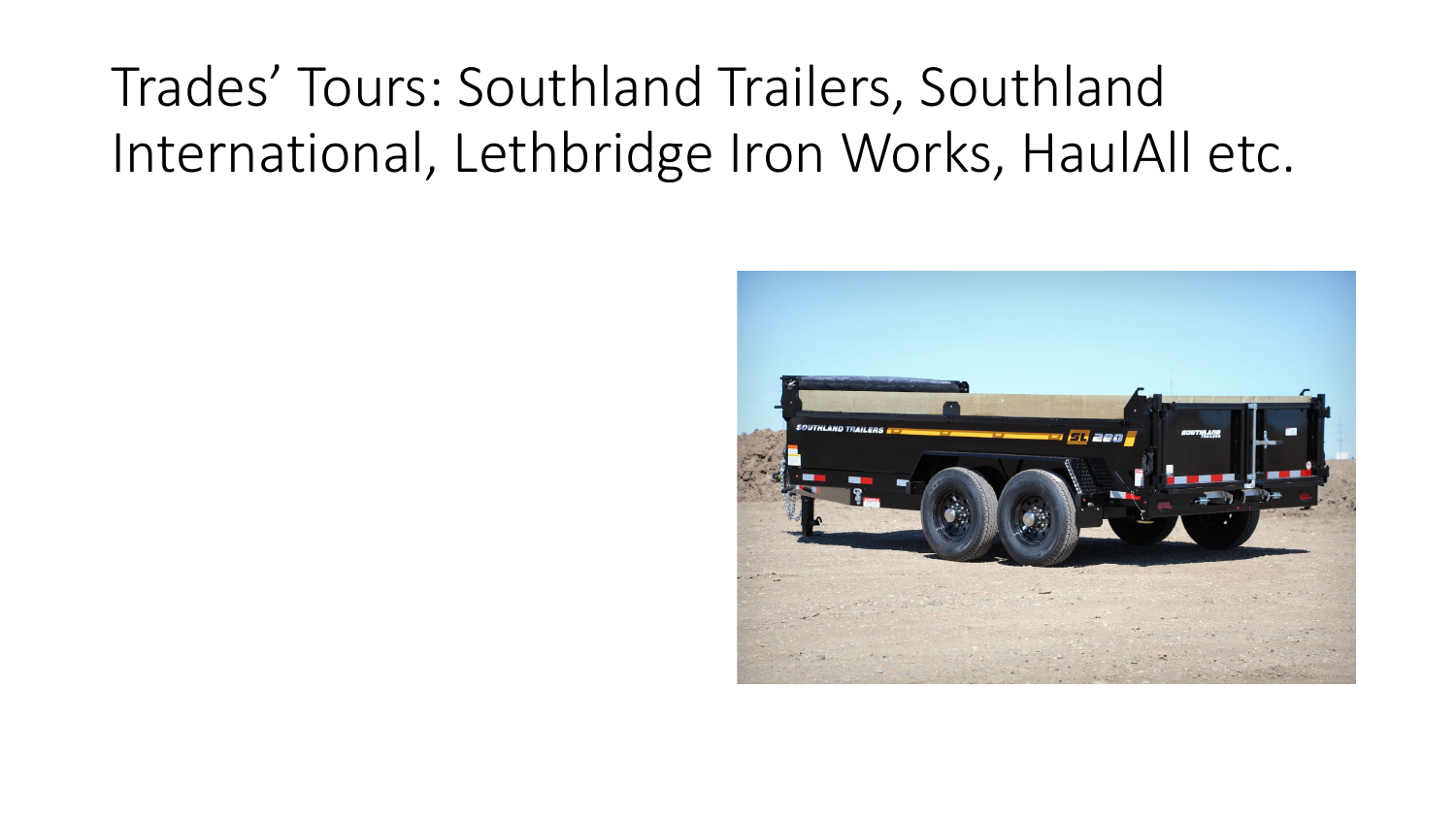#### **The Registered Apprenticeship Program (RAP)**

#### **RAP Information Evening Thursday, April 28, 2022 7:00 pm**

**There will be a RAP information evening for grades 9-12 students and their parents/guardians.**

**7:00 pm Start with a plant tour of the new Southland Trailer Corp/Plant 2, a large manufacturing company which offers a number of trades. Located at 4400 9th Ave N. (see map below)**

**7:30 pm Move to 828 45 St N where there will be a presentation of how the RAP program works, how students can become involved in the program, trades that are in high demand and what employers are looking for in young employees. (This is also where the vehicle museum is located).**

**After that there will be an opportunity to view George Kirkham's (owner/president of Southland International) International vehicle collection. This 22,500 square foot museum has over 60 vehicles dating from 1913-1982. There are also old signs, antique gas pumps, etc. You have the unique opportunity to climb in these vehicles and experience amazing history housed in Lethbridge. And try out the virtual welder from Lethbridge College.**

**Refreshments will be provided. For more information see contact information below. You do not need to RSVP.**



#### **Andrew Krul**

**Off Campus Education Coordinator Lethbridge School Division 403.894.0375 Andrew.krul@lethsd.ab.ca**